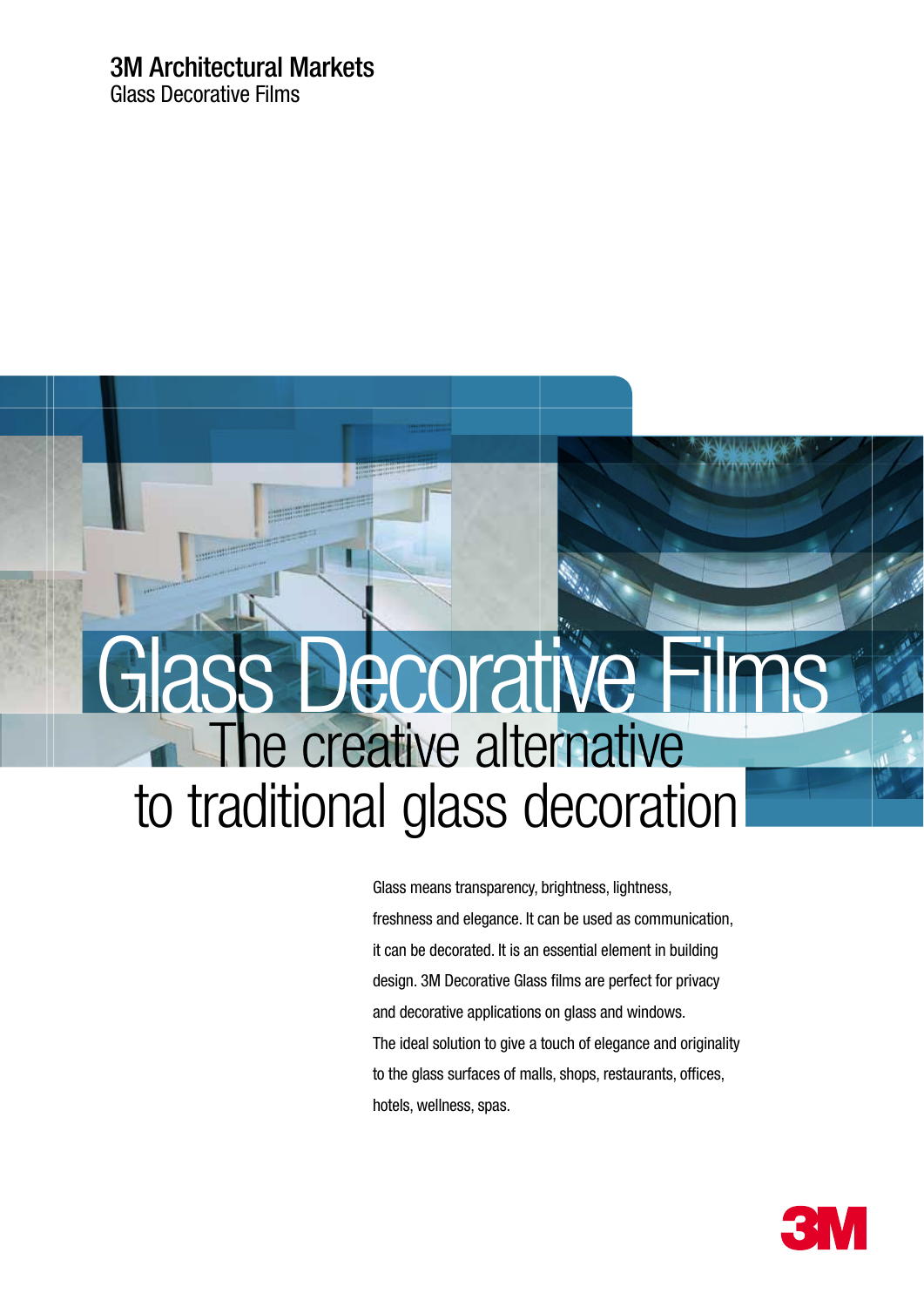#### 3M™ Fasara™ and 3M™ Crystal Glass Decorative Films

3M offers interior designers and contractors a wide range of creative options for decorating glass with surprising effects that can be customised as required, to suit the tastes of each customer. In addition to providing a high-quality end result, these films are easy to adapt and apply. They are designed for indoor or outdoor application, and combine functional characteristics with decorative elements to give strong connotations to different rooms.

3M<sup>™</sup> Fasara<sup>™</sup> Glass Decorative Films is a range of high quality films made of durable polyester with a decorative matte surface, perfect for privacy and decorative applications on glass and windows. They enhance design, provide privacy and shatter resistance at a fraction of the cost of decorative glass. They are available in more than 50 different designs.

With the option of creating dusted and frosted crystal effects on glass windows and partitions, 3M<sup>™</sup> Crystal Glass Decorative Films act as an excellent solution, ensuring both durability and stability. These translucent cast and polymeric films provide the ability to create complex designs or lettering using the electronic cutting technology. 3M<sup>™</sup> Scotchcal™ Dusted/Frosted Crystal Film Series 7725-300 and 3M™ Scotchcal™ Haze/ Sandblast Crystal Film Series 5525-300 are part of the 3M<sup>™</sup> Crystal Glass Decorative Films family.

#### Where you should use 3M™ Fasara™ and 3M™ Crystal Glass Decorative Films

Fasara and Crystal Glass films are perfectly suited for glass doors or windows. Use our decorative window films for:

- Conference rooms
- Lobbies
- Retail environments
- Residential settings
- Offices
- Exterior windows
- Partitions
- Verandas

|  | <b>Product</b>      | Range                   | <b>Maximum</b><br><b>3M Warranty</b><br>(Years-Interior) | <b>Maximum</b><br><b>3M Warranty</b><br>(Years-Exterior) | <b>Film Type</b> | <b>Electronic</b><br><b>Cutting</b> |
|--|---------------------|-------------------------|----------------------------------------------------------|----------------------------------------------------------|------------------|-------------------------------------|
|  | Fasara              | 50 patterns             | 5                                                        | 3                                                        | Polyester        |                                     |
|  | Scotchcal 7725-314  | Dusted clear            | 15                                                       | 4                                                        | Cast PVC         | $\mathsf{V}$                        |
|  | Scotchcal 7725-324  | <b>Frosted clear</b>    | 15                                                       | 4                                                        | Cast PVC         | V                                   |
|  | Scotchcal 7725-323  | Frosted pink            | 15                                                       | $\overline{4}$                                           | Cast PVC         | V                                   |
|  | Scotchcal 7725-326  | Frosted green           | 15                                                       | 4                                                        | Cast PVC         | V                                   |
|  | Scotchcal 7725-327  | <b>Frosted blue</b>     | 15                                                       | 4                                                        | Cast PVC         | $\mathsf{V}$                        |
|  | Scotchcal 7725-331  | Frosted gold            | 15                                                       | 4                                                        | Cast PVC         | V                                   |
|  | Scotchcal 5525-314  | Haze                    | 5                                                        | 3                                                        | Calendered PVC   | $\mathsf{V}$                        |
|  | Scotchcal 5525-324  | Sandblast               | 5                                                        | 3                                                        | Calendered PVC   | $\mathsf{V}$                        |
|  | Scotchcal 5525C-314 | <b>Haze Comply</b>      | 5                                                        | 3                                                        | Calendered PVC   | $V^*$                               |
|  | Scotchcal 5525C-324 | <b>Sandblast Comply</b> | 5                                                        | 3                                                        | Calendered PVC   | $V^*$                               |
|  |                     |                         |                                                          |                                                          |                  |                                     |

\*to be tested before application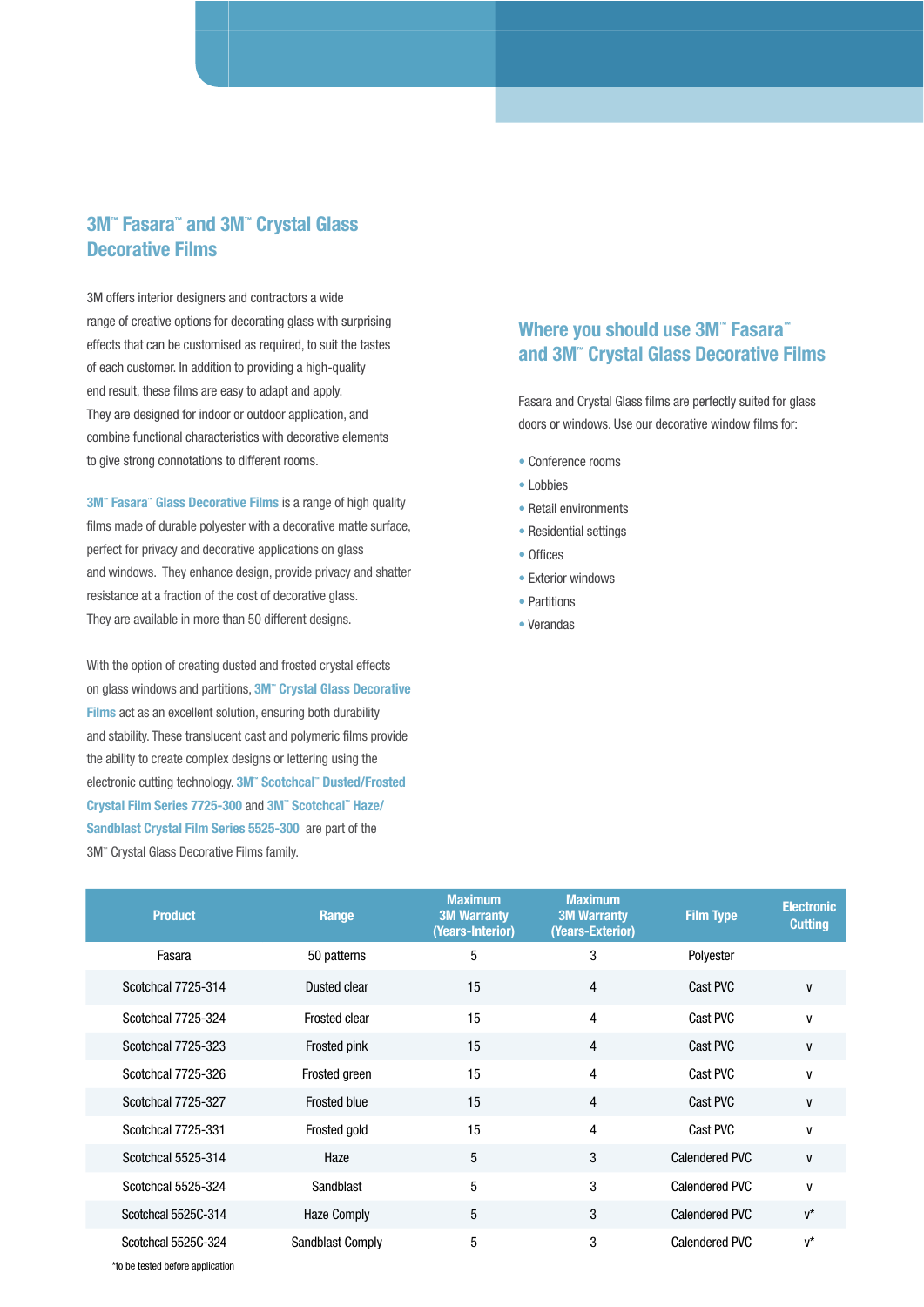## 3M™ Fasara™ Glass Decorative Films



### Elegance and versatility

3M Fasara Decorative Glass Films have been designed to offer innovative new ways to manage space. When applied to glass surfaces, these films create a serene etched-glass appearance, renovating cold plain glazing and lifting the whole building's look. 3M Fasara Decorative Glass films are made of thin, durable polyester with a decorative matte surface - perfect for privacy, decorative and architectural applications. Perfect for indoor or outdoor application. Works on flat or curved surfaces. The material itself is amazingly flexible and easy to apply.

#### Key Features:

- Translucent polyester films.
- Permanent transparent adhesive.
- Available in more than 50 textures (dot, line, prism, rice paper designs...).
- Long term applications.
- Low gloss surface.

#### Key Benefits:

- Installation on site. No need to remove the glass/window.
- Design flexibility.
- Reduces glare while blocking out 99% of UV light.
- Easy to clean.
- Cost-savings quality graphics.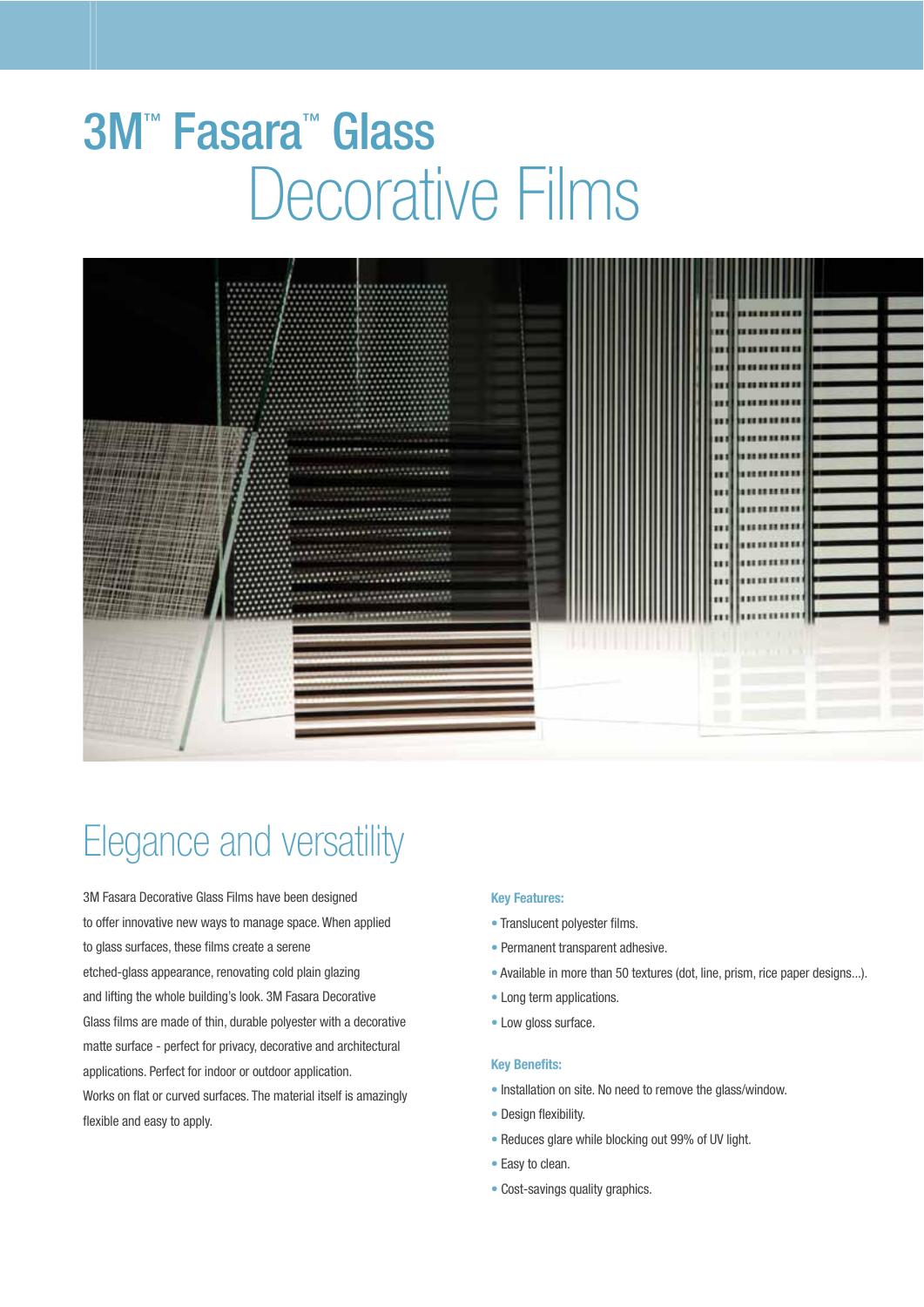## **3M<sup>™</sup> Crystal Glass Decorative Films**

### The art on the glass

3M™ Scotchcal™ Dusted/Frosted Crystal Film Series 7725-300 and 3M™ Scotchcal™ Haze/Sandblast Crystal Film Series 5525-300 are intended for use in creating window graphics and internally-illuminated displays. These films are designed for interior and exterior applications. They increase the visual impact of your windows, doors and partitions while providing privacy. These films provide the ability to create complex designs or lettering using the electronic cutting technology. Use SC5525C, with Comply adhesive, for fast, dry and bubble-free application.



#### Key Features:

- Translucent PVC films.
- Permanent transparent adhesive.
- Available in different finishes.
- Electronic/computer plot.
- Long term applications (7725) or medium term applications (5525).

#### Key Benefits:

- Installation on site. No need to remove the glass/window.
- Unlimited design options, durable, will not peel or curl.
- Can be applied on either side of the transparent substrate.
- Easy to clean, eliminate glare.
- Ability to create complex designs in small designs or simple lettering.
- Cost-savings quality graphics.

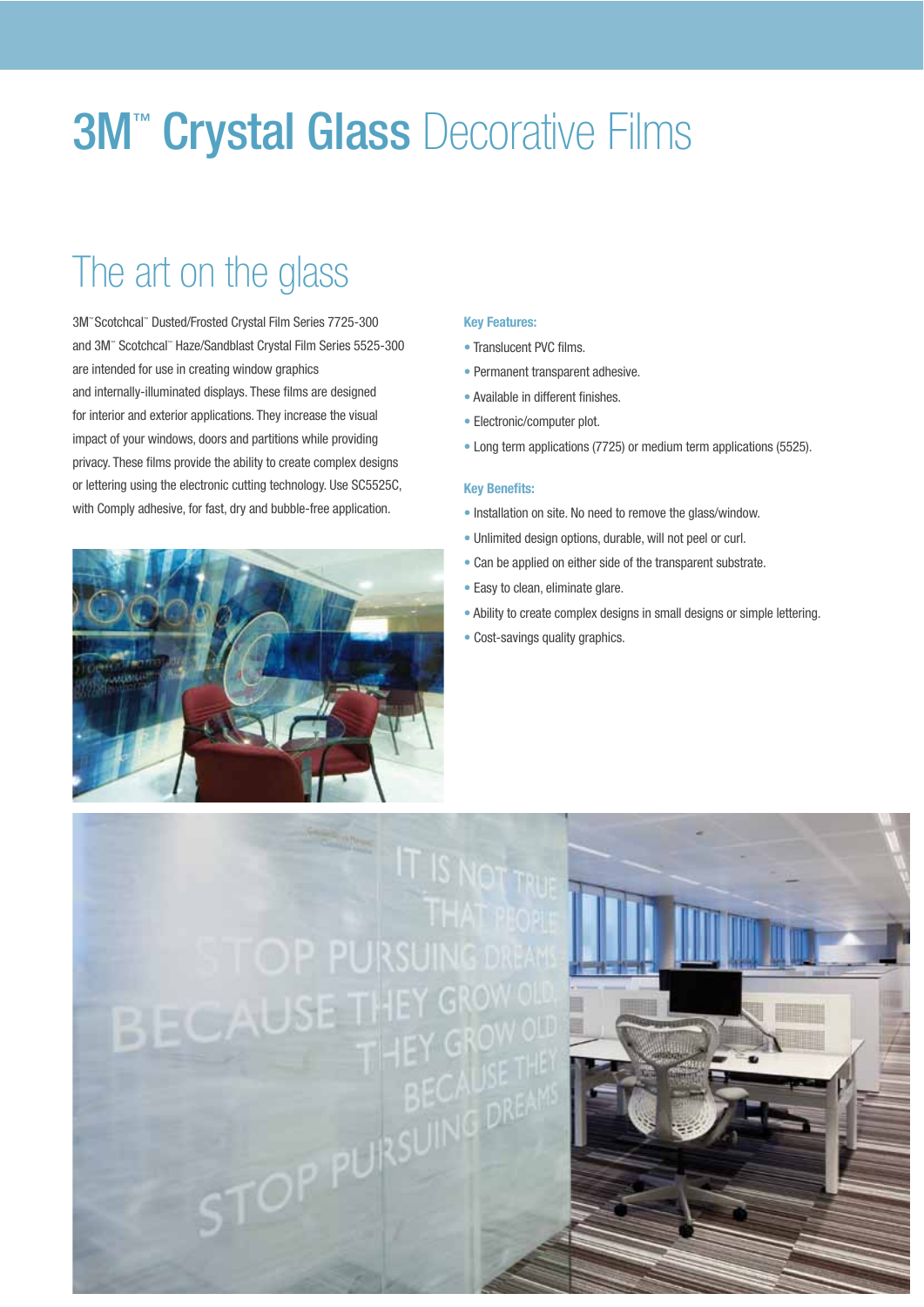